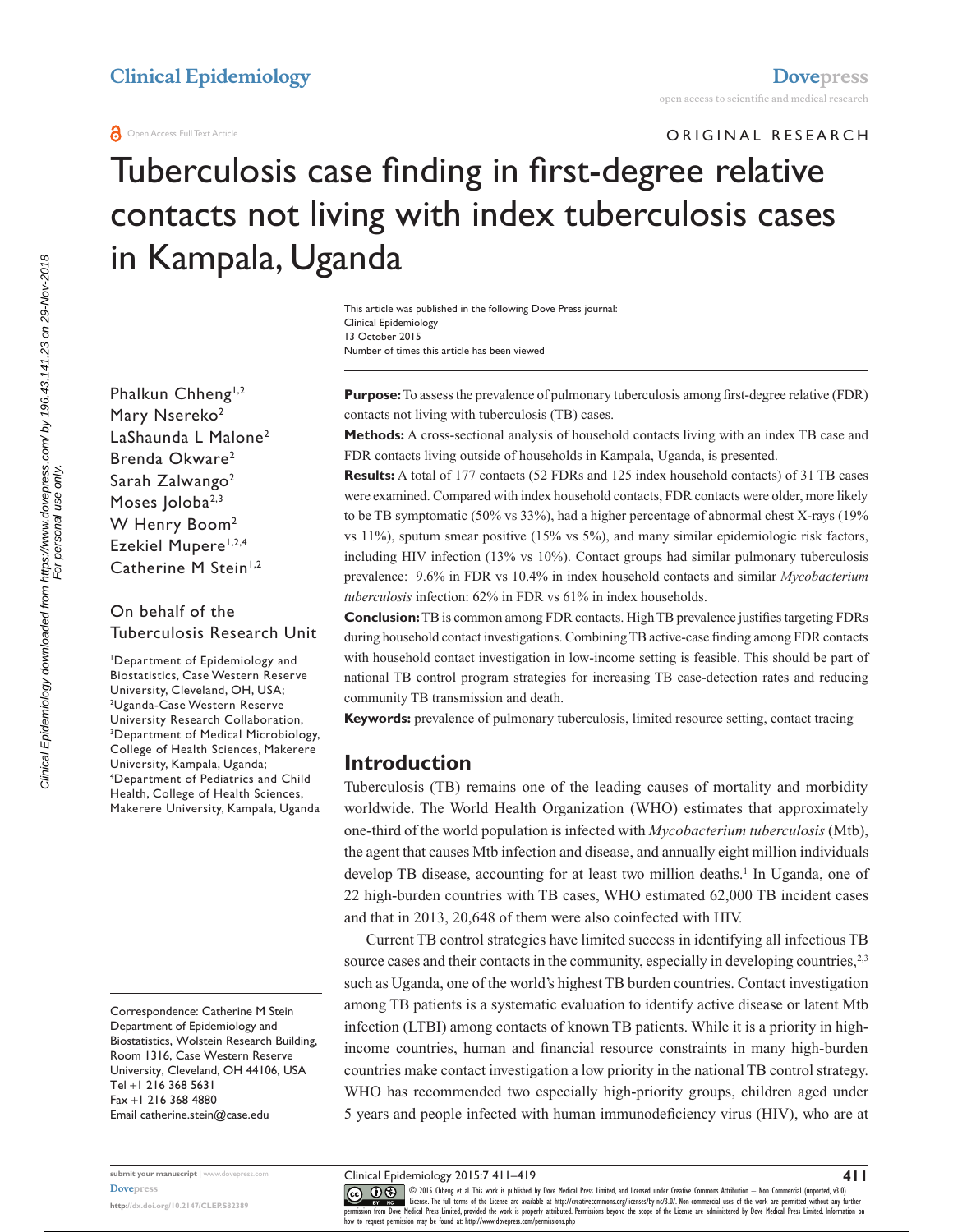highest risk of progression to TB disease following contact with a TB patient in a household setting.<sup>4-6</sup> Household contact investigations are considered as an important approach among other active-case finding strategies to increase TB case-detection rates and to interrupt the transmission of TB disease.3,7–11 Household contacts are at high risk of Mtb infections<sup>12–15</sup> and developing active TB.<sup>16–19</sup>

Previous studies have shown that TB transmission is associated with intimacy or proximity and time spent with the index TB case.13,20–22 Several other studies have demonstrated a role for host genetics in susceptibility to LTBI and TB disease.23,24 While the risk of getting Mtb infection or active disease was determined for the first-degree relatives (FDRs) who are mostly close contacts being targeted in household contact investigation, $13,25-27$  no studies have examined this same risk for other first-degree relatives living in separate households who may also be, to some extent, exposed through interaction with index TB cases.

The purpose of this study was to assess the outcome of case finding among FDR contacts living outside the home of culture-confirmed index TB cases and to compare clinical characteristics of active TB among FDR contacts with that of index household (IHH) contacts who are exposed to the same index TB cases.

# **Materials and methods** Study design and data collection

We conducted a cross-sectional study analyzing data of the index TB cases, their IHH contacts living in the same household, and FDR contacts living in a separate household who were enrolled in a prospective cohort study called the Kawempe Community Health Study between April 2002 and December 2007 in a TB Research Clinic in Kampala, Uganda.<sup>13,28</sup>

After obtaining written informed consent, the study recruited eligible index cases who had sputum culture-positive pulmonary TB, aged 18 or more years, and who had at least one household contact living with them. Home health visitors enumerated household contacts and then FDR contacts living outside the home of each index case on census forms.

As part of the index household evaluation, IHH contacts, including first-degree relatives (parents, children, and siblings), living in the index home were contacted by home health visitors who made an initial home visit. Performed within 2 weeks of confirmed TB diagnosis for index cases, the purpose of the initial visit was to inform household contacts about the study, provide health education about TB, and obtain written informed consent from all adult household members and parents or guardians for children  $\leq$ 18 years.

Home health visitors followed the same procedure when they visited and enrolled FDR contacts living in a separate household. Due to logistical constraints, visits to FDRs households were restricted to travel within a 50 km radius (∼2 hours of travel) from the study clinic. As part of FDR household evaluations, parents, children, and siblings of the index TB cases were evaluated. Later on, due to limited staffing and other logistical issues, only FDR households with FDRs who were TB suspects were evaluated. This change in approach occurred only after three FDR households were enrolled that were beyond 50 km, so this number was too small to perform stratified analyses. Through health education about TB, the index cases were encouraged to invite FDRs with symptoms suggestive of TB to the study clinic for evaluation. On presentation to the clinic, these suspected cases underwent a full evaluation. Throughout this paper, the term "FDR contacts" refers to FDRs living outside the index household. These FDR contacts did not live with any other index cases who were enrolled in our study.

Once a household was identified (either IHH or FDR), all individuals within that household providing informed consent were clinically characterized.

#### Case definitions

An index TB case was defined as the first culture-confirmed TB patient who already had at least two acid-fast bacilli (AFB) positive smears and was referred from a hospital of the national TB program. An IHH contact was defined as an individual who had resided in the index household for at least 7 consecutive days during the 3 months period prior to the diagnosis of TB in the index case, while FDR contacts were parents, siblings or offspring of the index case, who did not reside in the household of the index case. Coprevalent TB cases were contacts with active TB disease who were diagnosed with active TB (definite or probable)29 within 60 days from the day of TB diagnosis in the index case, and incident case were those diagnosed with active TB after 60 days from the diagnosis of TB in index case.

#### **Measurements**

Both contact groups were assessed for the risk of Mtb infection and disease in a similar way by home health visitors. During each household visit, home health visitors conducted an assessment of individual TB risk factors for all recruited IHH and FDR contacts, using a standard questionnaire that included information such as demographics, occupation, medical history, degree of contact with the index case, signs and symptoms, vital signs, and anthropometric measurements. To assess LTBI, home health visitors performed a tuberculin skin test (TST),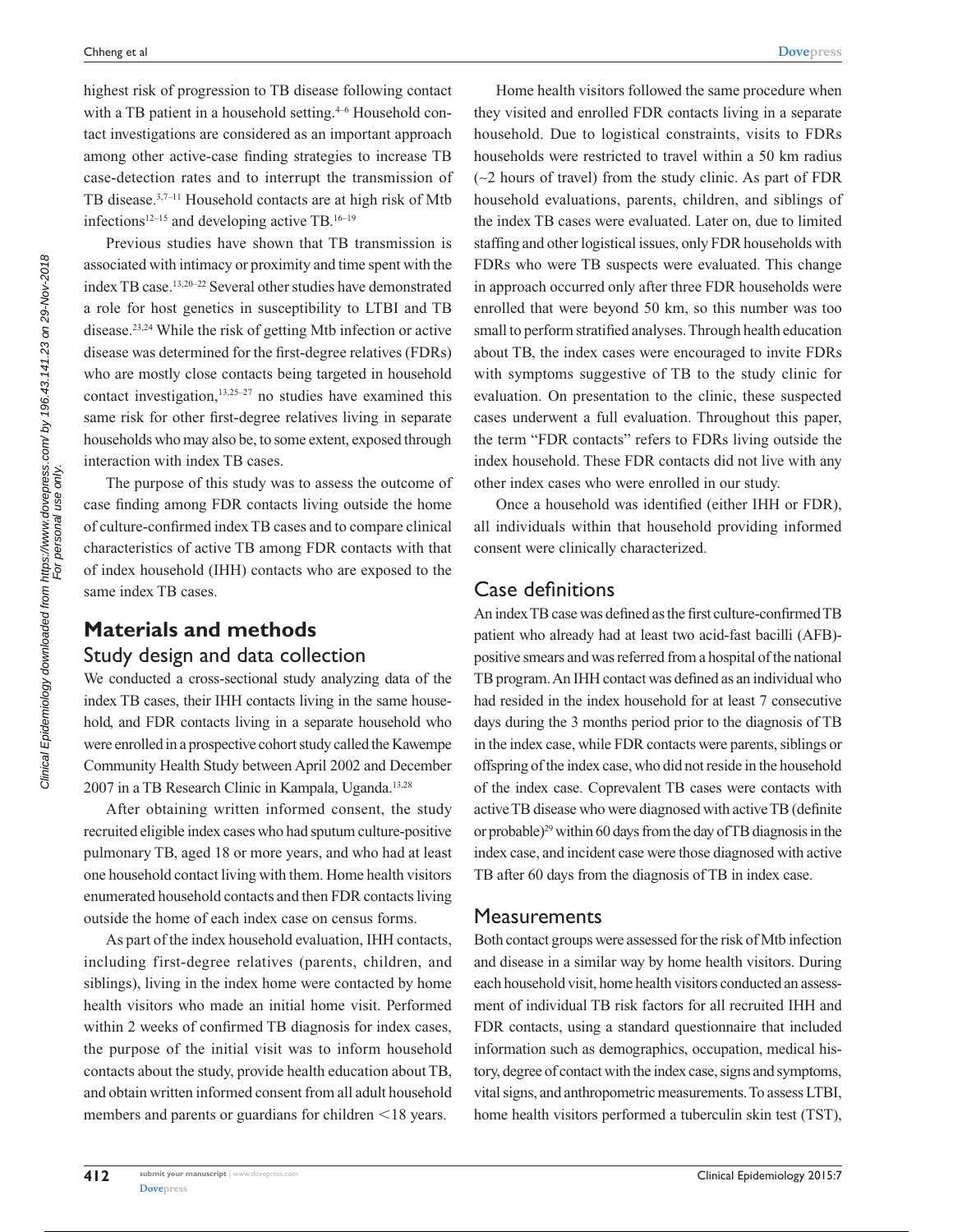with purified protein derivative using the Mantoux method and returned between 48 hours and 72 hours to measure the diameter of induration in millimeters using the "ball-point" technique. TST positive was defined as induration  $\geq 10$  mm in all contacts and induration  $\geq$ 5 mm for 5 years old or younger children and HIV-infected patients. LTBI was defined as those with skin test positive and TB disease was ruled out. Vaccination with Bacille Calmette-Guérin (BCG) was determined by the presence of a characteristic scar on the left deltoid and was verified by the use of available medical records. Any contact suspected of having active TB underwent formal TB evaluation, including chest radiography, sputum smear and culture examinations, and TB drug susceptibility, if indicated. HIV status was determined by the enzyme-linked immunosorbent assay (ELISA) method using commercial diagnostic kits (Cambridge BioScience, Worcester, MA, USA). Mtb lineage in the index case was examined as previously described,<sup>30</sup> by genotyping eight single nucleotide polymorphisms in DNA extracted from stored Mtb isolates, then grouping based on the phylogenetic analysis of Gagneux and Small.<sup>31</sup>

#### Statistical analysis

The main objective of this analysis was to assess the yield of TB case finding among FDR contacts compared to that of IHH contacts of the same index TB cases and to compare characteristics associated with TB among FDR and IHH contacts. The main outcome was active TB among FDR and IHH contacts. First, index TB cases were analyzed in two groups to evaluate comparability between 1) index cases with an FDR evaluated and 2) index cases who did not have an FDR evaluated, to determine if any significant differences exist between the households where the FDRs were evaluated. Note that this analysis does not compare "included" versus "excluded" index cases. Univariate analysis of continuous variables included calculation of the median (with interquartile range [IQR]). Categorical variables were reported as frequencies. In bivariate analysis, continuous variables were compared using Student's unpaired *t*-test or Mann–Whitney–Wilcoxon test for unpaired data, and for categorical variables, proportions were compared using chi-square test or Fisher's exact test, where appropriate. A *P*-value of <0.05 was considered statistically significant. SAS version 9.3 was used in these analyses.

## Ethical review

The study was approved by University Hospitals Institutional Review Board at University Hospitals Case Medical Center in the United States (IRB number 10-01-25) and the National



**Figure 1** Study algorithm.

**Abbreviations:** FDR, first-degree relative; IHH, index household; TB, tuberculosis.

**413**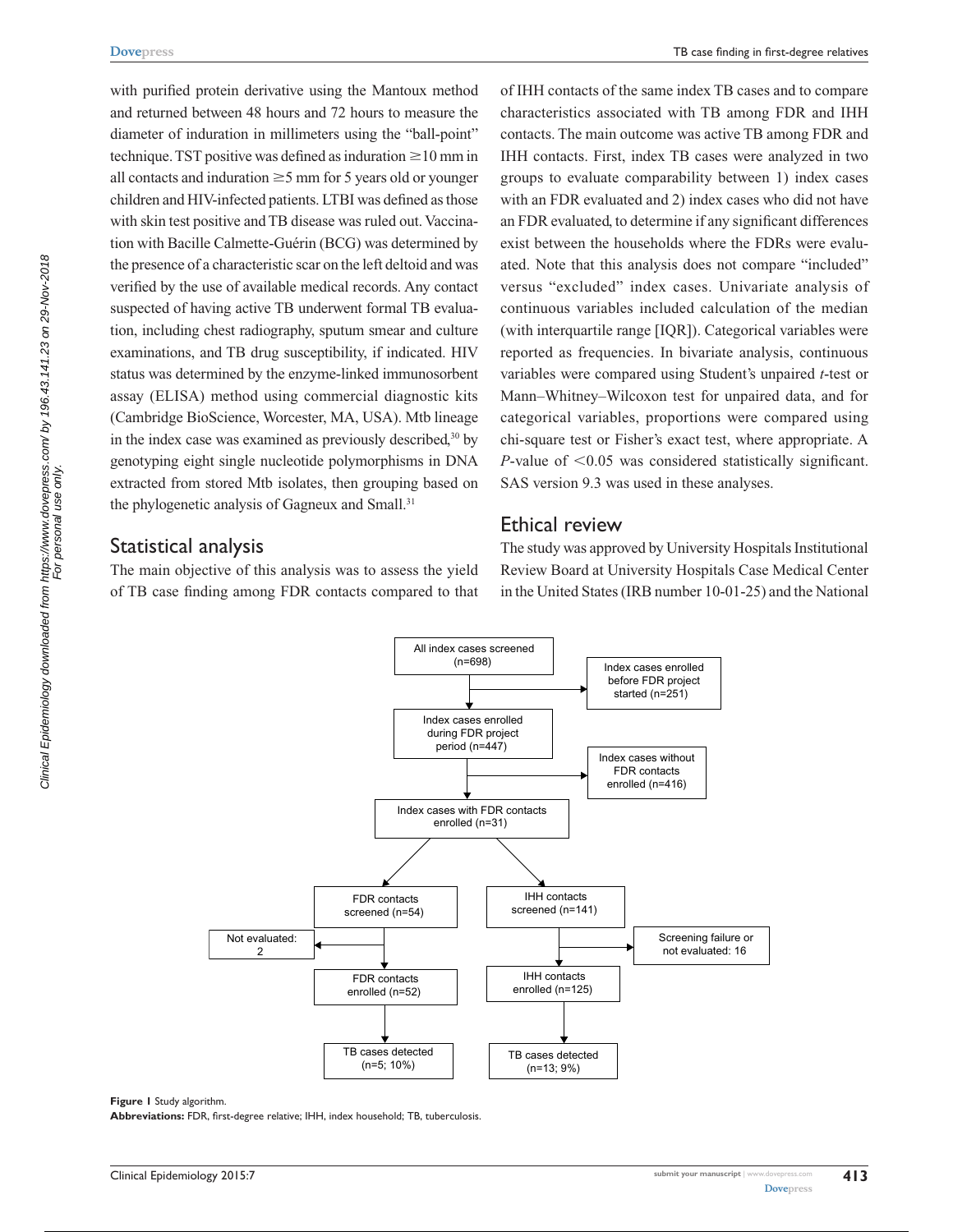HIV/AIDS Research Committee and Uganda National Council for Science and Technology in Uganda (reference number MV 658).

# **Results** Index TB cases

Among 447 highly infectious TB index cases with advanced, bacteriologically culture-confirmed TB disease who were enrolled in the Kawempe Community Health Study from April 2002 to December 2007, only 31 index cases had FDR contacts evaluated and enrolled in this study (Figure 1). To assess potential differences between index TB cases with FDR contacts evaluated and those without FDR contacts enrolled, we compared household outcomes of the 31 index TB cases who had FDRs evaluated with the 416 index TB cases without FDR contacts enrolled (those with only IHH contacts enrolled). HIV infection rates were very high (42%) among both index groups. There was no significant difference between characteristics of the two index TB case groups, except the prevalence of TST positivity at baseline and TST conversion among IHH contacts of index group without FDR contacts enrolled was higher (74% vs 65%), as well as hemoptysis (20% vs 10%) as shown in Table 1.

# FDR and IHH contacts

A total of 177 contacts (52 FDR and 125 IHH contacts) of 31 index cases were included in this analysis (Figure 1). Compared with IHH contacts, FDR contacts were older (median age 28  $[IQR = 13-48]$  vs 11 [5-21]), more likely to be TB symptomatic (50% vs 33%), had higher rates of abnormal chest x-ray (CXR) (19% vs  $11\%$ ), and sputum smear positive (15% vs 5%). FDR contacts still had many of the epidemiologic risk factors, such as sleeping in the same room, sharing meals, some frequent contact with index case, but at lower proportion compared with those of IHH contacts (Table 2). Even though these rates are significantly lower as compared with those of IHH contacts, which we would expect by design, FDR contacts still were at risk of exposure to associated household index TB cases. Both contact groups reported having contact with other TB cases (15% for FDR vs 22% for IHH contacts) as well. Finally, HIV infection, one of the main risk factors for Mtb infection and reactivation of active TB, was approximately the same rate in both contact groups (13% vs 10%).

# Outcome of investigation at baseline and follow-up

Among the 177 contacts of the index group with FDR contacts enrolled, 18 active TB cases including five (9.6%)

**Table 1** Demographics and clinical characteristics of index TB cases

| Characteristic                           | Index case/s<br>with FDR<br>$(N=31)$ | Index case/s<br>without FDR<br>$(N=416)$<br>n (%) <sup>a</sup> |  |  |
|------------------------------------------|--------------------------------------|----------------------------------------------------------------|--|--|
|                                          | n (%) <sup>a</sup>                   |                                                                |  |  |
| Age (years)                              |                                      |                                                                |  |  |
| Median (IQR)                             | $32(25-36)$                          | $27(23-35)$                                                    |  |  |
| Sex, male                                | 20 (65)                              | 211(51)                                                        |  |  |
| BMI ( $\text{kg/m}^2$ )                  |                                      |                                                                |  |  |
| Median (IQR)                             | $19(17-20)$                          | $19(17-20)$                                                    |  |  |
| Cough vs none                            | 31 (100)                             | 402 (97)                                                       |  |  |
| Hemoptysis vs none                       | 3(10)                                | 63 (20)                                                        |  |  |
| BCG scars vs none                        | 17 (55)                              | 241 (58)                                                       |  |  |
| TST positive (baseline)                  |                                      |                                                                |  |  |
| Yes                                      | 25 (81)                              | 357 (87)                                                       |  |  |
| No                                       | 6 (19)                               | 55(13)                                                         |  |  |
| Cavitary disease                         |                                      |                                                                |  |  |
| Yes                                      | I5 (48)                              | 250 (60)                                                       |  |  |
| No                                       | 16(52)                               | 156 (38)                                                       |  |  |
| $AFB + s$ mear                           |                                      |                                                                |  |  |
| Yes                                      | 29 (94)                              | 407 (98)                                                       |  |  |
| No                                       | 2(6)                                 | 9(2)                                                           |  |  |
| Culture converted after                  | 18 (86)                              | 230 (79)                                                       |  |  |
| 2 months of TB treatment                 |                                      |                                                                |  |  |
| Mtb strains                              |                                      |                                                                |  |  |
| Euro-American Ugandan-I                  | 13(48)                               | 191 (49)                                                       |  |  |
| Euro-American non-Ugandan                | 7 (26)                               | 87 (22)                                                        |  |  |
| Central Asian                            | 3(11)                                | 39 (10)                                                        |  |  |
| Euro-American Ugandan-2                  | 3(11)                                | 55 (14)                                                        |  |  |
| Other                                    | 1(4)                                 | 7(2)                                                           |  |  |
| <b>HIV</b> test                          |                                      |                                                                |  |  |
| Positive                                 | 13 (42)                              | 174 (42)                                                       |  |  |
| Negative                                 | 18 (58)                              | 241 (58)                                                       |  |  |
| Treatment failure                        |                                      |                                                                |  |  |
| Yes                                      | 1(3)                                 | 10(2)                                                          |  |  |
| No                                       | 30 (97)                              | 406 (98)                                                       |  |  |
| Relapse                                  |                                      |                                                                |  |  |
| Yes                                      | 3(10)                                | 35(8)                                                          |  |  |
| No                                       | 28 (90)                              | 381 (92)                                                       |  |  |
| Total enrolled IHH outcomes <sup>b</sup> |                                      |                                                                |  |  |
| Coprevalent + incident cases $c$         | 13 (10)                              | 110(8)                                                         |  |  |
| TST positive at baseline                 | 69 (60)                              | 862 (68)                                                       |  |  |
| <b>TST</b> converter                     | 12(10)                               | 145 (11)                                                       |  |  |
| TST positive at baseline + converter     | 81 (65)                              | 1007 (74)                                                      |  |  |

Notes: <sup>a</sup>Frequencies do not always add to the total number because of missing values; <sup>b</sup>total index household (IHH) contacts enrolled during the same FDR project period =1484; ctotal number of household contacts who become coprevalent and or incident cases. All TB cases were clinically classified as definite or probable based on ATS criteria.<sup>29</sup>

**Abbreviations:** TB, tuberculosis; FDR, first-degree relative; IQR, interquartile range; BMI, body mass index; TST, tuberculin skin test; HIV, human immunodeficiency virus; IHH, index household; BCG, Bacille Calmette-Guerin; AFB, acid-fast bacilli; ATS, American Thoracic Society.

among FDR contacts and 13 (10.4%) among IHH contacts were detected. Both contact groups had similar rates of Mtb infection (baseline-positive TST of 62% vs 61%). FDR cases were older, had higher proportion of males (60% vs 38%),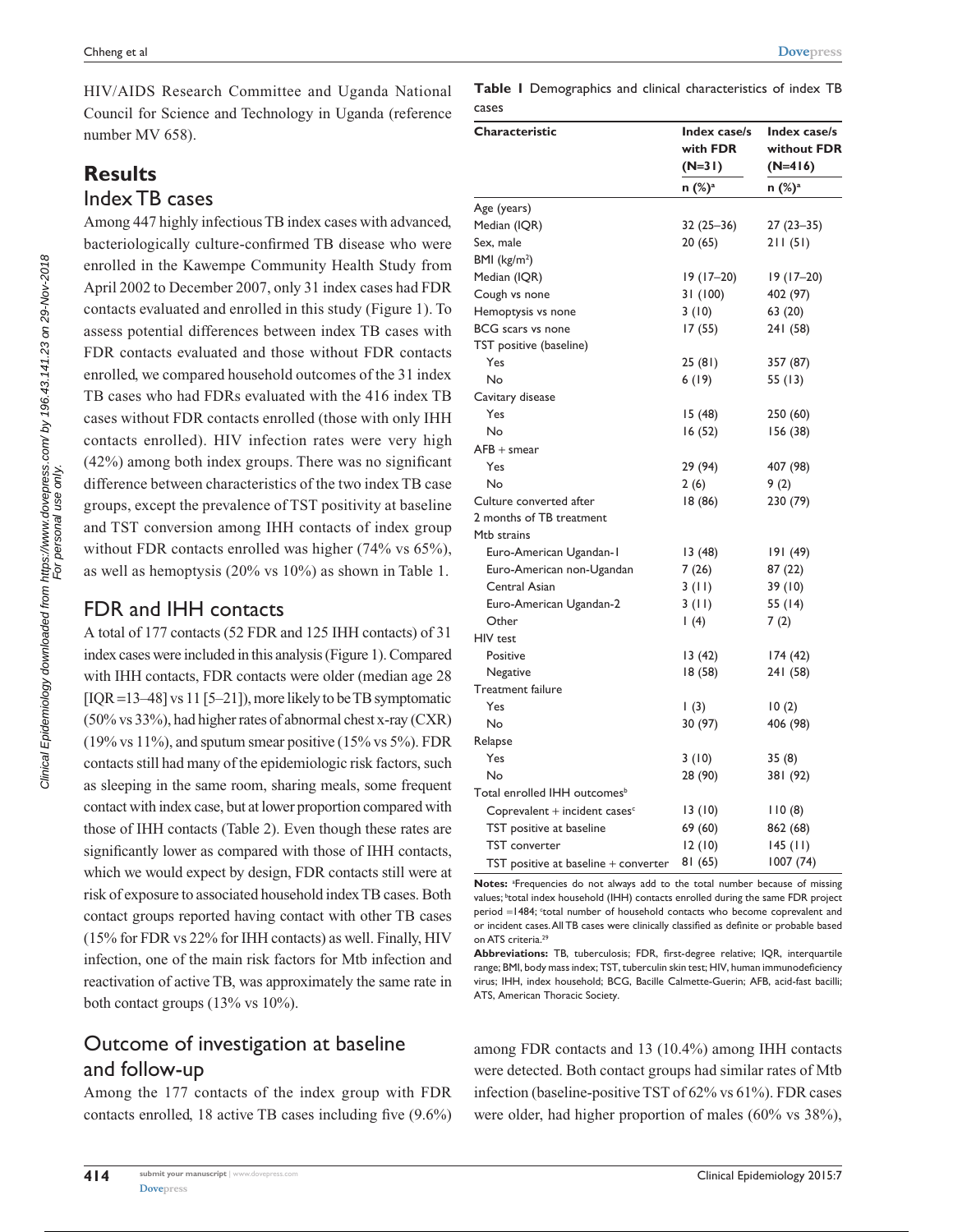| Characteristic                       |                 | <b>FDR</b> contacts<br>$(N=52)^a$ |     | $(N=125)^a$     | IHH contacts OR (95% CI) |  |
|--------------------------------------|-----------------|-----------------------------------|-----|-----------------|--------------------------|--|
|                                      | n               | ℅                                 | n   | ℅               |                          |  |
| Age (years)                          |                 |                                   |     |                 |                          |  |
| Median (IQR)                         | 28              | $13 - 48$                         | П   | $5 - 21$        | $14 (6 - 28)^{b}$        |  |
| Age distribution (years)             |                 |                                   |     |                 |                          |  |
| $0 - 4$                              | 5               | 10                                | 31  | 25              | NA <sup>c</sup>          |  |
| $5 - 14$                             | П               | 22                                | 44  | 35              |                          |  |
| $15 - 24$                            | 8               | 16                                | 21  | 17              |                          |  |
| 25–34                                | 7               | 4                                 | 16  | 13              |                          |  |
| 35-44                                | 6               | 12                                | 7   | 6               |                          |  |
| $\geq$ 45                            | 15              | 28                                | 6   | 5               |                          |  |
| Sex                                  |                 |                                   |     |                 |                          |  |
| Female                               | 31              | 60                                | 71  | 57              |                          |  |
| Male                                 | 21              | 40                                | 54  | 43              | $0.9(0.5 - 1.7)$         |  |
| Relationship to index case           |                 |                                   |     |                 |                          |  |
| Spouse                               | 0               | 0                                 | П   | 9               |                          |  |
| Parents                              | 16              | 31                                | 5   | 4               |                          |  |
|                                      |                 |                                   |     |                 | $10.7(3.6-31.1)$         |  |
| Children                             | 17              | 33                                | 44  | 35              |                          |  |
| Sibling                              | $\overline{14}$ | 27                                | 12  | $\overline{10}$ |                          |  |
| Other relatives                      | 5               | 9                                 | 53  | 42              |                          |  |
| Frequent contact with the index case |                 |                                   |     |                 |                          |  |
| Daily                                | 7               | 4                                 | 110 | 88              | $0.02$ $(0.01 - 0.05)$   |  |
| 1–6 days/week                        | 12              | 23                                | 6   | 5               |                          |  |
| $<$   day/week                       | Н               | 22                                | 8   | 6               |                          |  |
| None                                 | 18              | 35                                | ı   | I               |                          |  |
| Do not recall                        | 3               | 6                                 | 0   | 0               |                          |  |
| Contact time with the index case     |                 |                                   |     |                 |                          |  |
| Just a short time                    | Н               | 22                                | 10  | 8               | $3.5$ (1.4-8.8)          |  |
| Part of the day                      | 10              | 20                                | 63  | 50              |                          |  |
| Most of the day                      | 10              | 20                                | 50  | 40              |                          |  |
| Do not recall                        | 4               | 8                                 | 2   | 2               |                          |  |
| Having meals with index              |                 |                                   |     |                 |                          |  |
| Yes                                  | 19              | 37                                | 123 | 98              | $0.02(0-0.1)$            |  |
| No                                   | 16              | 31                                | 2   | 2               |                          |  |
| Not applicable                       | 16              | 31                                | 0   | 0               |                          |  |
| Sleep same room with the index case  |                 |                                   |     |                 |                          |  |
| Yes                                  |                 | 12                                | 68  | 54              |                          |  |
|                                      | 6               |                                   |     |                 | $0.2$ (0.1-0.4)          |  |
| No                                   | 29              | 57                                | 57  | 46              |                          |  |
| Not applicable                       | 16              | 31                                | 0   | 0               |                          |  |
| Share bed with index case            |                 |                                   |     |                 |                          |  |
| Yes                                  | 0               | 0                                 | 14  | П               | $0(0-0.8)$               |  |
| No                                   | 35              | 100                               | 110 | 89              |                          |  |
| Contact w/other TB cases             |                 |                                   |     |                 |                          |  |
| Yes                                  | 8               | 15                                | 28  | 22              | $0.6(0.3 - 1.5)$         |  |
| No                                   | 44              | 84                                | 97  | 78              |                          |  |
| TB in the past                       |                 |                                   |     |                 |                          |  |
| Yes                                  | I               | 2                                 | 3   | 2               | $0.6$ (0.1-6.3)          |  |
| No                                   | 50              | 98                                | 122 | 98              |                          |  |
| Any TB symptom                       | 26              | 50                                | 41  | 33              | $2(1.1-3.9)$             |  |
| Cough                                | 19              | 37                                | 24  | 19              | $2.4(1.2-4.9)$           |  |
| Hemoptysis                           | ı               | 2                                 | L   | L               | $2.4(0-192.4)$           |  |
| Fever                                | П               | 22                                | 9   | 7               | $3.5(1.3 - 8.9)$         |  |
| Weight loss                          | 12              | 23                                | 16  | 13              | $2(0.9-4.7)$             |  |
|                                      | 9               | 18                                | 14  |                 |                          |  |
| Night sweats                         |                 |                                   |     | П               | $1.7(0.7-4.1)$           |  |
| BMI ( $kg/m2$ )                      |                 | $17 - 25$                         | 17  | $16 - 21$       | $17 (16 - 21)^{b}$       |  |
| Median (IQR)                         | 21              |                                   |     |                 |                          |  |

| <b>Table 2</b> Demographics and clinical characteristics of FDR and |  |  |  |
|---------------------------------------------------------------------|--|--|--|
| IHH contacts                                                        |  |  |  |

**Table 2** (*Continued*)

| Characteristic                  |    | $(N=52)^a$ | $(N=125)^a$     |                | FDR contacts IHH contacts OR (95% CI) |  |
|---------------------------------|----|------------|-----------------|----------------|---------------------------------------|--|
|                                 | n  | %          | n               | ℅              |                                       |  |
| Extent of disease on CXR        |    |            |                 |                |                                       |  |
| Abnormal                        | 7  | 19         | 13              | П              | $1.9(0.6 - 5.9)$                      |  |
| Normal                          | 30 | 81         | 110             | 88             |                                       |  |
| Baseline AFB + smear            |    |            |                 |                |                                       |  |
| Yes                             | 4  | 15         | 3               | 5              | $3.5(0.5-25.9)$                       |  |
| No                              | 22 | 85         | 58              | 94             |                                       |  |
| Baseline sputum culture results |    |            |                 |                |                                       |  |
| Positive                        | 6  | 23         | 17              | 27             | $0.8(0.3-2.3)$                        |  |
| Negative                        | 20 | 77         | 44              | 71             |                                       |  |
| <b>BCG</b> scar                 |    |            |                 |                |                                       |  |
| Yes                             | 34 | 67         | 79              | 73             | $1.1(0.5-2.5)$                        |  |
| No                              | П  | 22         | 29              | 27             |                                       |  |
| Uncertain                       | 6  | 12         | 17              | 4              |                                       |  |
| <b>Baseline TST positive</b>    |    |            |                 |                |                                       |  |
| Yes                             | 32 | 62         | 76              | 61             | $1(0.5-2)$                            |  |
| Nο                              | 18 | 35         | 49              | 39             |                                       |  |
| <b>HIV</b> status               |    |            |                 |                |                                       |  |
| Positive                        | 7  | 13         | 13              | $\overline{0}$ | $1.4(0.5-3.7)$                        |  |
| Negative                        | 42 | 81         | 109             | 87             |                                       |  |
| Unknown                         | 3  | 6          | 3               | 3              |                                       |  |
| TB cases detected <sup>d</sup>  | 5  | 9.6        | $\overline{13}$ | 10.4           |                                       |  |
| Yes                             | 5  | 9.6        | $\overline{13}$ | 10.4           | $0.9(0.3-2.7)$                        |  |
| No                              | 47 | 90.4       | 112             | 89.6           |                                       |  |

Notes: <sup>a</sup>Frequencies do not always add to the total number because of missing values; bvalues are median (interquartile range); OR not computed because there tended to not be children in the FDR households based on the study design; dall TB cases were clinically classified as definite or probable based on ATS criteria.<sup>29</sup> **Abbreviations:** FDR, first-degree relative; IHH, index household; OR, odds ratio; CI, confidence interval; IQR, interquartile range; NA, not applicable; TB, tuberculosis; CXR, chest X-ray; AFB, acid-fast bacilli; BCG, Bacillus Calmette-Guérin; TST, tuberculin skin test; HIV, human immunodeficiency virus; ATS, American Thoracic Society.

cough (80% vs 46%), extent of disease on CXR (abnormal vs other) (80% vs 38%), positive AFB smear (60% vs 27%) and negative sputum culture (40% vs 9%), and more likely to have cavitary disease on CXR (Table 3). Among the five FDR TB cases, four of them were TB symptomatic, and they presented with cough for at least 1 month, had moderate-toadvanced disease on CXR, positive sputum smear, no TB in the past, but three of them also had history of contacts with other TB cases besides the index case. All of them were HIV negative (Table 4). Though none of these comparisons achieved statistical significance because of small sample size, there were many clinically meaningful differences between FDR and IHH TB cases. FDR cases were more likely to be male, cough, have an abnormal chest X-ray, be AFB positive, and were less likely to have hemoptysis.

Finally, we conducted subgroup analyses (data not shown) to assess the robustness of our findings. First, we examined whether daily contact with the index case significantly influenced the risk of TB in FDR versus IHH contacts. Only one FDR TB case (20%) had daily contact with the index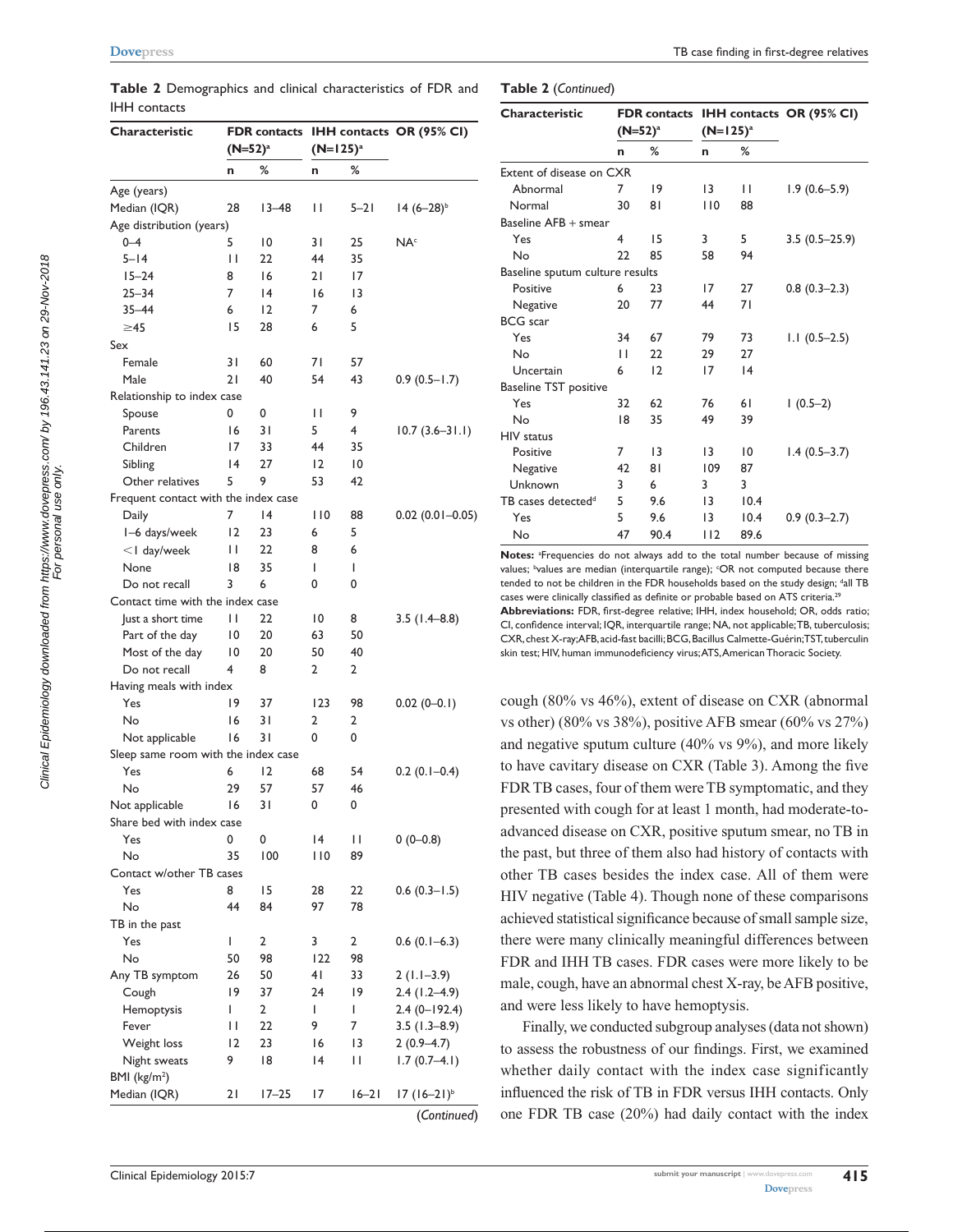Clinical Epidemiology downloaded from https://www.dovepress.com/ by 196.43.141.23 on 29-Nov-2018<br>Clinical Epidemiology downloaded from personal use only. Clinical Epidemiology downloaded from https://www.dovepress.com/ by 196.43.141.23 on 29-Nov-2018 For personal use only.

**Table 3** Characteristics of TB cases detected among FDR and IHH contacts

| Characteristic           | <b>FDRTB</b>   |                          |                           | <b>IHH TB</b>             | OR (95% CI)        |  |  |
|--------------------------|----------------|--------------------------|---------------------------|---------------------------|--------------------|--|--|
|                          |                | cases (N=5) <sup>a</sup> |                           | cases (N=13) <sup>a</sup> |                    |  |  |
|                          | n              | %                        | n                         | %                         |                    |  |  |
| Age (years)              |                |                          |                           |                           |                    |  |  |
| Median (IQR)             | 40             | $17 - 45$                | 6                         | $2 - 8$                   | $7(3-25)^{b}$      |  |  |
| Age groups (years)       |                |                          |                           |                           |                    |  |  |
| $<$ 15                   | I              | 20                       | 10                        | 77                        |                    |  |  |
| $\geq$ 15                | 4              | 80                       | 3                         | 23                        | 13.3 (0.7-719.9)   |  |  |
| Sex                      |                |                          |                           |                           |                    |  |  |
| Male                     | 3              | 60                       | 5                         | 38                        | $2.4(0.2 - 36.8)$  |  |  |
| Female                   | $\overline{2}$ | 40                       | 8                         | 62                        |                    |  |  |
| Cough                    |                |                          |                           |                           |                    |  |  |
| Yes                      | 4              | 80                       | 6                         | 46                        | $4.7(0.3 - 261.9)$ |  |  |
| No                       | I              | 20                       | 7                         | 54                        |                    |  |  |
| <b>BCG</b> scars         |                |                          |                           |                           |                    |  |  |
| Present                  | T              | 25                       | 7                         | 54                        | $0.2(0-6.4)$       |  |  |
| Absent                   | T              | 25                       | 3                         | 23                        |                    |  |  |
| Uncertain                | 2              | 50                       | 3                         | 23                        |                    |  |  |
| <b>TST</b> status        |                |                          |                           |                           |                    |  |  |
| Positive                 | 3              | 60                       | 7                         | 54                        | $1.3(0.1-20.1)$    |  |  |
| Negative                 | 2              | 40                       | 6                         | 46                        |                    |  |  |
| Extent of disease on CXR |                |                          |                           |                           |                    |  |  |
| Abnormal                 | 4              | 80                       | 5                         | 38                        | $6.4(0.4 - 353.6)$ |  |  |
| Normal                   | I              | 20                       | 8                         | 62                        |                    |  |  |
| Cavitary disease on CXR  |                |                          |                           |                           |                    |  |  |
| Yes                      | 2              | 40                       | 0                         | 0                         | Not estimable      |  |  |
| No                       | 3              | 60                       | 13                        | 100                       |                    |  |  |
| AFB smear                |                |                          |                           |                           |                    |  |  |
| Positive                 | 3              | 60                       | 3                         | 27                        | $4(0.3-66.1)$      |  |  |
| Negative                 | $\overline{2}$ | 40                       | 8                         | 73                        |                    |  |  |
| Sputum culture           |                |                          |                           |                           |                    |  |  |
| Positive                 | 3              | 60                       | 10                        | 91                        | $0.5(0-4.4)$       |  |  |
| Negative                 | 2 <sup>c</sup> | 40                       | $\mathsf{I}^{\mathsf{c}}$ | 9                         |                    |  |  |
| <b>HIV</b> status        |                |                          |                           |                           |                    |  |  |
| Positive                 | 0              | 0                        | $\overline{2}$            | 15                        | $0(0-9.3)$         |  |  |
| Negative                 | 5              | 100                      | П                         | 85                        |                    |  |  |

Notes: <sup>a</sup>Frequencies do not always add to the total number because of missing values; <sup>b</sup>values are median (interquartile range); <sup>c</sup>these TB cases were clinically active TB with CXR consistent with TB and improved after receiving TB treatment.

**Abbreviations:** TB, tuberculosis; FDR, first-degree relative; IHH, index household; OR, odds ratio; CI, confidence interval; IQR, interquartile range; BCG, Bacillus Calmette-Guérin; TST, tuberculin skin test; CXR, chest X-ray; AFB, acid-fast bacilli; HIV, human immunodeficiency virus.

case, versus eleven (84%) of IHH contacts diagnosed with TB. This is actually the opposite of what one would expect and suggests that the frequency of contact was not the primary determinant of TB incidence in FDR households. Second, we restricted the analyses among the IHH contacts to those with age  $\geq$ 15 years, since children of the index case are unlikely to live outside their home (eg, in an FDR household), thus making the two groups more comparable in age. Among IHH contacts who were of age  $\geq$ 15 years, the presence of most of the variables summarized in Table 2 were similar, except the prevalence of TST positivity was higher (76%). The major

difference was that only three TB cases were diagnosed in IHH contacts (6% of those age  $\geq$  15 years), compared to four cases in FDR contacts age  $\geq$ 15 years (11%); because of the small sample sizes here, no statistical analyses are presented, but it is still interesting to note that the prevalence of TB in FDR contacts was almost double that in IHH contacts. FDR TB cases also were similar to the IHH adult TB cases with respect to the prevalence of TB symptoms, including cough, fever, hemoptysis, weight loss, and night sweat. However, FDR TB cases were more severe, with higher proportion of extent of disease on CXR (75% vs 33%), cavitary disease (50% vs none), and higher sputum smear positivity rate (75% vs 33%). However, these observations are made with caution because of the small sample size.

#### **Discussion**

Our study demonstrated a relatively high yield of active TB cases resulting from contact investigation among both IHH and FDR contacts to culture-confirmed TB cases. We documented a high prevalence of TB cases (10%) among both IHH and FDR contacts of the same index patients with TB. High prevalence of active TB among FDR contacts could be explained by the nature of our study design by selecting and evaluating only FDR contacts of index case households where one or more individuals had potential TB symptoms. While logistical issues resulted in the medical team prioritizing certain households for evaluation, thus resulting in a potentially inflated prevalence of TB within these FDR households, this actually demonstrates the efficiency of identifying TB cases using a targeted and focused approach. Another explanation for this could be that even though they were living in a separate household, these FDR contacts who were immediate family members of the index case also had more or less the same contact or exposure with their index case as IHH contacts, as they might go and visit more often or stay with the index case for certain periods of time to provide care for the index cases who were sick, and this is the traditional practice or culture in this African country. Tracing of FDRs was limited to within 50 km of a large urban center, Kampala, Uganda. As such, higher TB prevalence observed in FDR contacts may be affected by proximity to a large urban center, whereas FDRs living in more rural areas may have a lower prevalence of TB both because of less exposure to the index case and lower population density.32–34 Finally, this could be explained by a role of genetic factors in susceptibility to LTBI and TB disease.<sup>23,24</sup> The TB case-detection rate of 10% among IHH contacts was higher compared to other reports (from  $\langle 1\%$  to 7.8%) by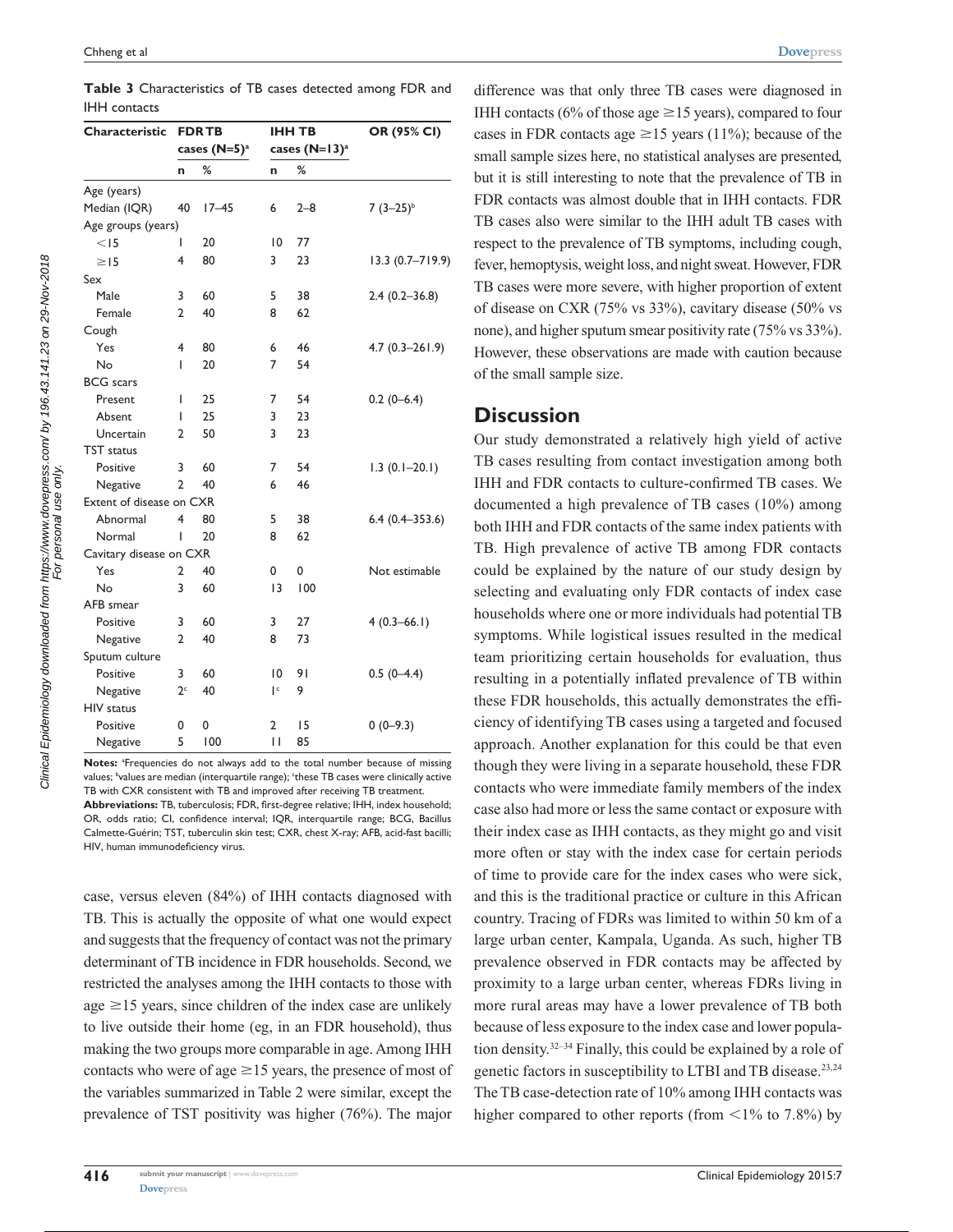| Sex               | Age     | Any TB  | Cough           |            | <b>CXR</b> extent <b>CXR</b> cavitary |                 |          | Sputum Sputum Contact with     | TB in | <b>HIV</b> |
|-------------------|---------|---------|-----------------|------------|---------------------------------------|-----------------|----------|--------------------------------|-------|------------|
|                   | (years) | symptom | duration (days) | of disease | disease                               | smear           | culture  | other TB cases the past result |       |            |
| Male              | 40      | Yes     | 30              | Advanced   | Yes                                   | Positive        | Positive | Yes                            | No    | Negative   |
| Female            | -64     | Yes     | 28              | Advanced   | No                                    | Positive        | Negative | No                             | No    | Negative   |
| Male <sup>a</sup> | 4       | Yes     | 24              | Moderate   | No                                    | <b>Negative</b> | Negative | Yes                            | No    | Negative   |
| Male              | 17      | Yes     | 84              | Normal     | No                                    | Positive        | Positive | Yes                            | No    | Negative   |
| Female            | -45     | Yes     | 30              | Moderate   | Yes                                   | <b>Negative</b> | Positive | No                             | No    | Negative   |

**Table 4** Summary of FDR contacts diagnosed with TB

Note: <sup>a</sup>This child was classified as "probable TB."<sup>43</sup>

**Abbreviations:** FDR, first-degree relative; TB, tuberculosis; CXR, chest X-ray; HIV, human immunodeficiency virus.

previous studies.10,11,13,26,35 Unfortunately, we were not able to compare this TB case-detection rate among FDR contacts with findings by other studies as there has been no data or assessment on these particular FDR contacts who live separately from index TB cases. However, this proportion is also very high even compared with that of IHH contacts from other studies.<sup>10,11,13,26,35</sup> This high prevalence of TB could be due to the fact that these contacts were exposed to more highly infectious, symptomatic, sputum smear positive, and culture-confirmed pulmonary TB cases. However, this is not clearly supported by our data: on the one hand, index cases without FDRs actually had higher proportion of Mtb infection as evidenced by the higher proportion of TST positivity, but on the other hand, index cases without FDRs had greater severity of disease on CXR (Table 1). Furthermore, most of the TB cases occurring within IHH households were in children (10 out of 13) who are more susceptible to TB.

Our findings suggest that FDR contacts are among high risk groups of TB and thus should be targeted in household or any contact investigation to efficiently screen for TB to improve TB case detection. Furthermore, the clinical characteristics seen in the FDR TB cases suggest that their disease might be more advanced. This intervention, which supports recent WHO recommendations for investigating contacts of persons with infectious TB in low- and middle-income countries, $6$ could detect potentially more TB cases who were previously undiagnosed through household contact investigations or routine TB programs that do not target this contact group.<sup>36</sup> Additionally, this is likely the first study that assesses the risk of TB among FDR contacts who live separately from index TB cases. Previous studies of active TB case finding in Kampala, Uganda, revealed the prevalence of TB in the community of 0.76% and 3.5%, with the higher proportion being identified in the slums.37,38 Those studies searched door-to-door for chronic coughers, then checked for TB in those individuals. In this present study, by focusing on FDR contacts with TB symptoms, the yield of TB case finding was higher.

More active TB cases can be identified through different strategies of active-case finding (ACF), including contact investigation, in which the yield is varied by design and program implementation.39 Since there have been many different contact tracing strategies and for logistical reasons, Fox et al cautioned against utilizing these interventions and also suggested that additional strategies that enhance case finding should be cost-effective.35 Nishikiori et al also suggested the importance of appropriate target populations and careful selection of cost-effective diagnostic strategies for ACF.<sup>40</sup> Yadav et al found that ACF programs targeting household and neighborhood contacts in Cambodia was highly cost-effective and stressed the importance of selecting the right target of the program, especially among symptomatic household and neighborhood contacts.41 Moreover, Sekandi et al found that adding household contact investigations to existing passive case finding programs was more costeffective than combining it to community ACF.42

However, our study was subject to several limitations. As described earlier, due to the nature of our study design and other logistical issues we were not able to screen more FDR contacts and this selection most likely resulted in selection of more symptomatic patients. Because potential FDR TB cases were initially identified through report by the index case, there is a strong possibility of underreporting of TB cases. Furthermore, it is likely that these FDR contacts had greater contact with the index cases. Thus, it is our intent to focus on this design as a case-finding strategy and not as a means to compare IHH with FDR contacts. This also emphasizes the need for good health education with the index case, both in understanding TB symptoms and also the long-term effects of undiagnosed TB. As a result of the small sample size, we could not do meaningful statistical comparisons, and some of our other analyses were potentially influenced by small sample size. However, our selection criteria could save a lot of resources that are very limited in African settings. For this logistical reason, some studies have cautioned against utilizing ACF in low-income settings.35 In addition, we did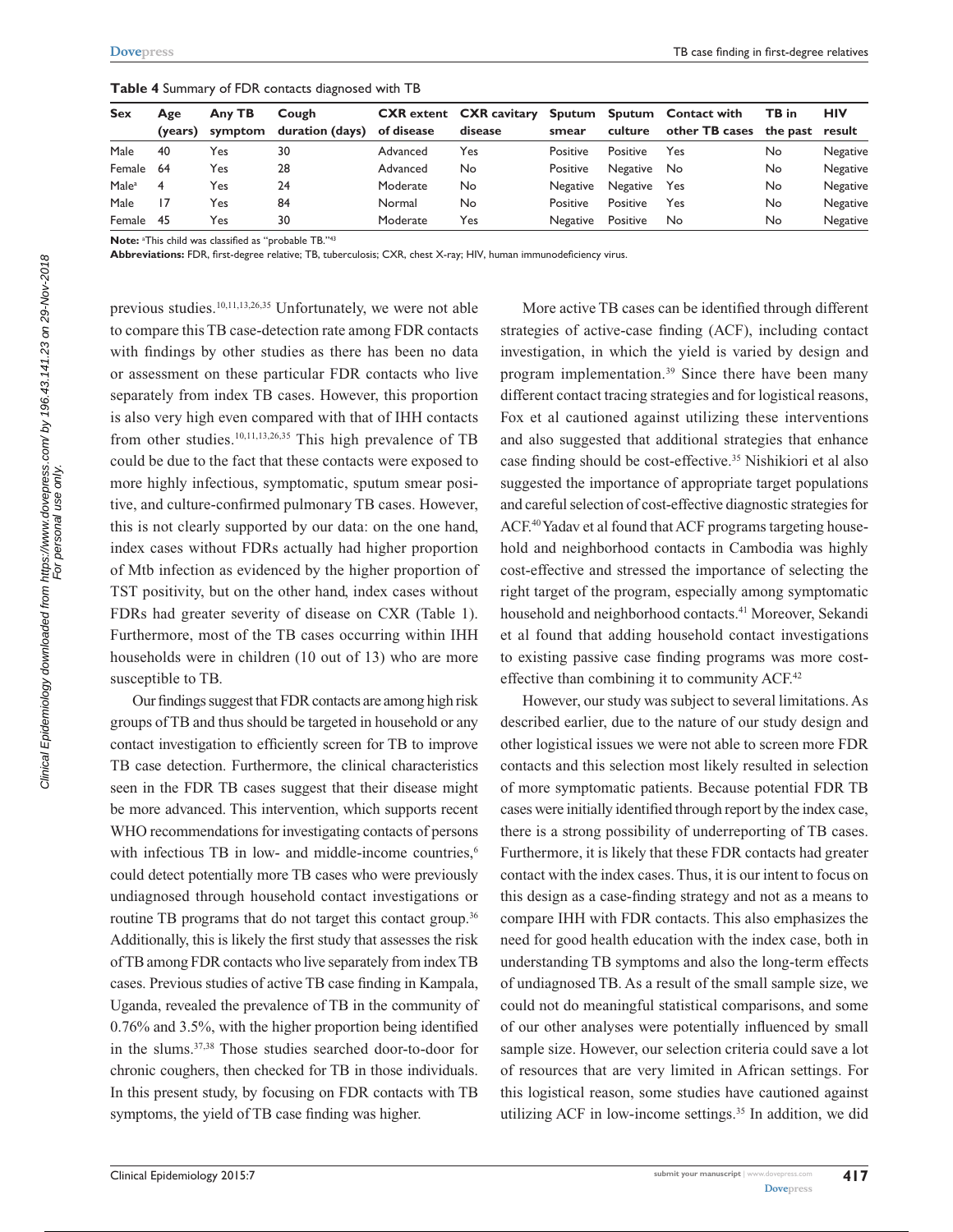not perform spoligotyping, which would have shown whether there was direct transmission of TB between the index case and FDR cases, because it was beyond the scope of the original project and financially impossible. However, the focus of this work was to show that this strategy could be used to find TB cases, regardless of the source case.

# **Conclusion**

The high TB prevalence among FDR contacts justifies targeting this selected group during any household contact investigation or TB active-case finding. These findings suggest that FDR contacts living in separate households from the index TB case should be considered to be at high risk of Mtb infection and disease and could be efficiently screened among other contacts for Mtb infection and active disease. Our study also demonstrated that it is feasible to initiate ACF among FDR contacts by trained home visitors and to combine this with TB contact investigations among household contacts in low-income setting. This intervention should be part of national TB program strategies to increase the case-detection rate and to reduce TB transmission and death in the community.

## **Acknowledgments**

We would like to acknowledge the invaluable contribution made by Dr Lorna Nshuti, Dr Christopher Whalen, the study medical officers, health visitors, laboratory, and data personnel: Allan Chiunda, Mark Breda, Dennis Dobbs, Hussein Kisingo, Albert Muganda, Yusuf Mulumba, Deborah Nsamba, Barbara Kyeyune, Faith Kintu, Gladys Mpalanyi, Janet Mukose, Grace Tumusiime, and Philo Nassozi. We would like to acknowledge and thank Dr Francis Adatu Engwau, former Head of the Uganda National Tuberculosis and Leprosy Program, for his support of this project. We would like to acknowledge the medical officers, nurses, and counselors at the National Tuberculosis Treatment Centre, Mulago Hospital, the Ugandan National Tuberculosis and Leprosy Program and the Uganda Tuberculosis Investigation Bacteriological Unit, Wandegeya, for their contributions to this study. This study would not be possible without the generous participation of the Ugandan patients and families.

# **Funding**

The Kawempe Community Health Study, which forms the basis of this project, was funded entirely by the Tuberculosis Research Unit (grants N01-AI95383 and HHSN266200700022C/N01-AI70022 from the National Institutes of Health National Institute of Allergy and Infectious Diseases, awarded to WHB). This work was also supported in part by the National Institutes of Health National Heart Lung and Blood Institutes (NHLBI) grant R01HL096811 awarded to CMS.

# **Disclosure**

The authors report no conflicts of interest in this work.

#### **References**

- 1. World Health Organization. *Global Tuberculosis Report*. Geneva, Switzerland: World Health Organization; 2014.
- 2. World Health Organization. *Global Tuberculosis Control: Surveillance*, *Planning*, *Financing: WHO Report 2007*. Geneva, Switzerland: World Health Organization; 2007.
- 3. Becerra MC, Pachao-Torreblanca IF, Bayona J, et al. Expanding tuberculosis case detection by screening household contacts. *Public Health Rep*. 2005;120(3):271–277.
- 4. World Health Organization. *Guidance for National Tuberculosis Programmes on the Management of Tuberculosis in Children*. Geneva, Switzerland: World Health Organization; 2006.
- 5. World Health Organization. *Guidelines for Intensified Tuberculosis Case-Finding and Isoniazid Preventive Therapy for People Living with HIV in Resource-Constrained Settings*. Geneva, Switzerland: World Health Organization; 2010.
- 6. World Health Organization. *Recommendations for Investigating Contacts of Persons with Infectious Tuberculosis in Low- and Middle-Income Countries*. Geneva, Switzerland: World Health Organization; 2012.
- 7. Hopewell PC, Pai M, Maher D, Uplekar M, Raviglione MC. International standards for tuberculosis care. *Lancet Infect Dis*. 2006; 6(11):710–725.
- 8. Thind D, Charalambous S, Tongman A, Churchyard G, Grant AD. An evaluation of 'Ribolola': a household tuberculosis contact tracing programme in North West Province, South Africa. *Int J Tuberc Lung Dis*. 2012;16(12):1643–1648.
- 9. Rieder HL. Contacts of tuberculosis patients in high-incidence countries. *Int J Tuberc Lung Dis*. 2003;7(12 Suppl 3):S333–S336.
- 10. Centers for Disease Control and Prevention. Division of Tuberculosis Elimination (DTBE) in Cambodia, Household Contact Investigations, 2010. Available from: [http://www.cdc.gov/tb/topic/globaltb/cambodia.](http://www.cdc.gov/tb/topic/globaltb/cambodia.htm) [htm](http://www.cdc.gov/tb/topic/globaltb/cambodia.htm). Accessed 10 Aug, 2015.
- 11. Morrison J, Pai M, Hopewell PC. Tuberculosis and latent tuberculosis infection in close contacts of people with pulmonary tuberculosis in low-income and middle-income countries: a systematic review and meta-analysis. *Lancet Infect Dis*. 2008;8(6):359–368.
- 12. Akhtar S, Rathi SK. Multilevel modeling of household contextual determinants of tuberculin skin test positivity among contacts of infectious tuberculosis patients, Umerkot, Pakistan. *Am J Trop Med Hyg*. 2009;80(3):351–358.
- 13. Guwatudde D, Nakakeeto M, Jones-Lopez EC, et al. Tuberculosis in household contacts of infectious cases in Kampala, Uganda. *Am J Epidemiol*. 2003;158(9):887–898.
- 14. Whalen CC, Chiunda A, Zalwango S, et al. Immune correlates of acute *Mycobacterium tuberculosis* infection in household contacts in Kampala, Uganda. *Am J Trop Med Hyg*. 2006;75(1):55–61.
- 15. Sia IG, Orillaza RB, St Sauver JL, et al. Tuberculosis attributed to household contacts in the Philippines. *Int J Tuberc Lung Dis*. 2010;14(1): 122–125.
- 16. Radhakrishna S, Frieden TR, Subramani R, Santha T, Narayanan PR. Additional risk of developing TB for household members with a TB case at home at intake: a 15-year study. *Int J Tuberc Lung Dis*. 2007;11(3): 282–288.